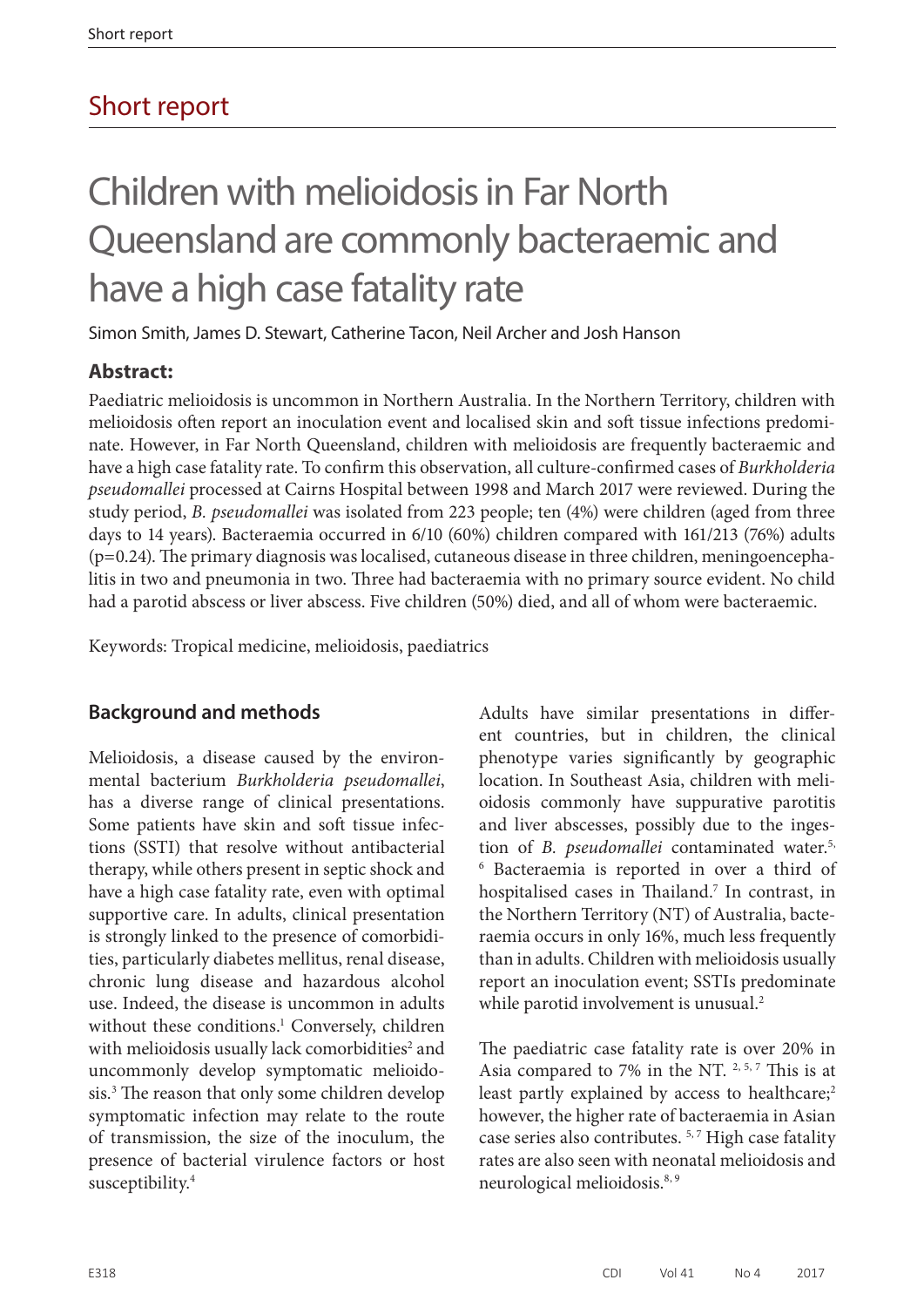In Australia, adults with melioidosis have a similar prognosis wherever they are managed, $1,10$ however, anecdotally, children with melioidosis in Far North Queensland (FNQ) have a less benign clinical course than that reported in the NT. To confirm this observation, all cultureconfirmed cases of *B. pseudomallei* processed at Cairns Hospital between 1998 and March 2017 were reviewed. Cairns Hospital provides microbiological laboratory services for the Cairns region, Cape York Peninsula (CYP) and Torres Strait Islands (TSI). The study was approved by the Far North Queensland Human Research Ethics Committee.

#### **Results**

During the study period, *B. pseudomallei* was isolated from 223 people; ten (4%) were children (aged from three days to 14 years); six (60%) of whom were male (Table 1). Four children identified as Aboriginal or Torres Strait Islanders, three were Caucasian and three were from Papua New Guinea (PNG). Three children acquired their infection in PNG, three in the Cairns region, two in the Torres Strait and two on the CYP. Only two children recorded an inoculation event; one child injuring his head swimming in a flooded river in Cairns and one child from PNG having mud applied to an open head wound by a traditional healer. Only two children had classical risk factors for melioidosis – one with diabetes mellitus and another receiving high dose corticosteroids for systemic lupus erythematosus (SLE). Both cases survived. There was one neonate in our case series who died within two days of hospitalisation.

Bacteraemia occurred in 6/10 (60%) children compared with  $161/213$  (76%) adults (p=0.24). The primary diagnosis was localised, cutaneous disease in three children, meningoencephalitis in two and pneumonia in two. Three had bacteraemia with no primary source evident. No child had a parotid abscess or liver abscess. Five children (50%) died compared with 26/213 (12%) adults (p=0.001). Every child that died was bacteraemic. Three children died within two days of hospitalisation, none of whom received antibacterial therapy with *B. pseudomallei* cover. Two children died despite appropriate antimicrobial therapy and intensive care unit (ICU) support; one child with hydrocephalus requiring an external ventricular drain died 14 days after admission and one child with multi-organ failure requiring extracorporeal membrane oxygenation, died four days after hospitalisation.

| Age(yrs)<br>/Sex | <b>Location</b> | <b>Inoculation</b><br>event | <b>Comorbidities</b>     | Weight in kg/<br>(Percentile) | <b>Primary site of</b><br><b>infection</b> | <b>Bacteraemic</b> | <b>ICU</b><br><b>Admission</b> | <b>Died</b> |
|------------------|-----------------|-----------------------------|--------------------------|-------------------------------|--------------------------------------------|--------------------|--------------------------------|-------------|
| 0 <sub>M</sub>   | <b>TSI</b>      | <b>No</b>                   | Neonate                  | 3(21)                         | Bacteraemia                                | Yes                | Yes                            | <b>Yes</b>  |
| 4M               | <b>PNG</b>      | No                          | Malnourished             | 13 (< 3)                      | <b>CNS</b>                                 | Yes                | $No*$                          | Yes         |
| 6F               | <b>PNG</b>      | <b>No</b>                   | Malnourished             | 14 (< 3)                      | Pneumonia                                  | Yes                | No <sup>†</sup>                | <b>Yes</b>  |
| 6M               | <b>CYP</b>      | No                          | Nil                      | 19 (15)                       | Pneumonia                                  | Yes                | Yes                            | Yes         |
| 10M              | <b>PNG</b>      | Yes                         | Nil                      | 30(35)                        | <b>Bacteraemia</b>                         | Yes                | Yes                            | <b>Yes</b>  |
| 11M              | Cairns          | No                          | Diabetes mellitus        | 35(42)                        | <b>SSTI</b>                                | <b>No</b>          | <b>No</b>                      | <b>No</b>   |
| 11F              | <b>TSI</b>      | <b>No</b>                   | Nil                      | N/A                           | <b>SSTI</b>                                | <b>No</b>          | <b>No</b>                      | <b>No</b>   |
| 12F              | Cairns          | No                          | Nil                      | 50 (79)                       | <b>CNS</b>                                 | No                 | Yes                            | No          |
| 13M              | Cairns          | Yes                         | Nil                      | 58 (76)                       | <b>SSTI</b>                                | No                 | <b>No</b>                      | <b>No</b>   |
| 14F              | <b>CYP</b>      | No                          | SLE,<br>immunosuppressed | 75 (95)                       | Bacteraemia                                | Yes                | No                             | No          |

**Table 1. Demographics, risk factors, clinical presentation and outcomes of paediatric melioidosis cases in Far North Queensland (n=10)**

TSI = Torres Strait Islands; PNG = Papua New Guinea; CNS = Central nervous system; CYP = Cape York Peninsula; SSTI = Skin and soft tissue infection;  $N/A = Not available$ ;  $SLE = Systemic$  lupus erythematosus

\* Intubated and awaiting ICU bed, however died in Emergency Department † Intubated in remote hospital and awaiting ICU bed in Cairns, however died prior to transfer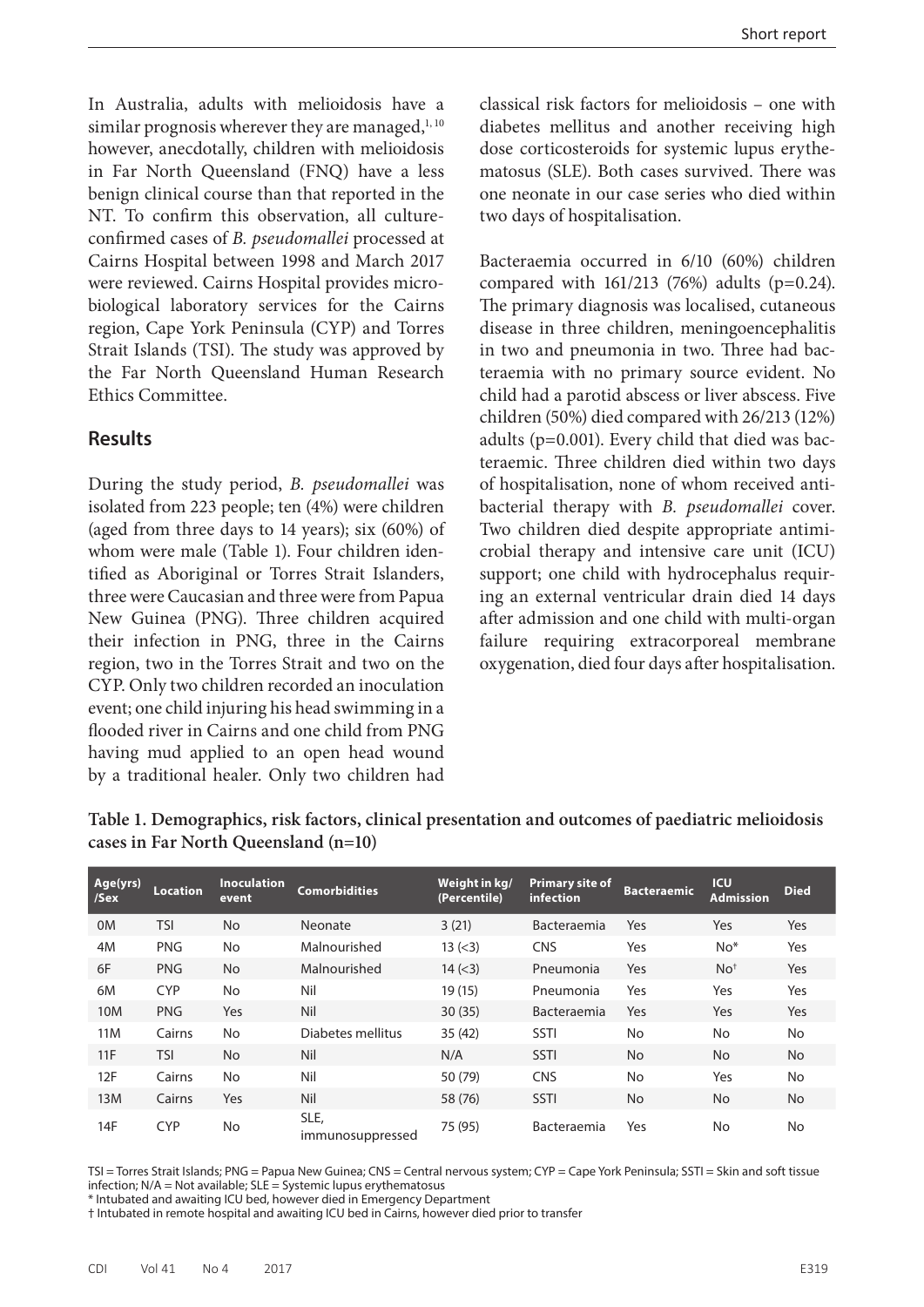# **Discussion**

There were only 10 cases over the study period, demonstrating that paediatric melioidosis is uncommon in FNQ. Nonetheless, the high case fatality rate and common finding of bacteraemia contrasts starkly with NT findings. This may be partly due to the small sample and reporting bias. Three of the children that died were PNG nationals, all were bacteraemic and two had significant comorbidity. Delayed ICU admission and poor physiological reserve resulting from socioeconomic disadvantage almost certainly contributed to their poor outcomes.

The higher proportion of bacteraemic cases might result from less aggressive case finding of SSTI, which was much less common than in the NT. In remote communities, patients commonly receive co-trimoxazole for mild SSTI (to treat community-acquired methicillinresistant *Staphylococcus aureus*) without collection of samples for culture. Furthermore, *B. pseudomallei* infection may resolve in the absence of antimicrobial therapy.<sup>11</sup>

However, acknowledging these potentially confounding factors, the rate of bacteraemic melioidosis in adults and children in FNQ continues to be amongst the highest ever reported.<sup>1</sup> This is particularly relevant in the paediatric population given their extremely poor prognosis if bacteraemic. The case fatality rate of bacteraemic children in a Thai case series<sup>7</sup> was 60% and was even higher in a Cambodian case series  $(72\%)$ .<sup>5</sup> In our case series all but one  $(83\%)$  of the bacteraemic children died. In the NT, there were only three children that died over the 24 years of one study however, two of the three cases were bacteraemic, while the third did not have blood cultures collected.

*B. pseudomallei* has multiple potential virulence factors and a highly variable genome, which partly explain the disease's protean clinical manifestations. It is possible that this might result in a greater propensity for patients to develop bacteraemia and its associated complications when infected with particular strains. Notably, non-bacteraemic skin infections have

been associated with strains that lack the virulence factor filamentous hemagglutinin gene, fhaB3 – a gene that may be absent in  $FNQ$ .<sup>12</sup> In our study, a minority of patients had comorbidities or reported inoculation events which would support the hypothesis that patients were infected with more virulent strains, however this contention is limited by the retrospective nature of the study.

These findings are provocative, but they require prospective validation. It should also be noted that paediatric melioidosis remains uncommon in FNQ. Clinicians should only prescribe empirical regimens covering *B. pseudomallei* in children if they have a high clinical suspicion.

### **Authors**

Dr Simon Smith  $1.2^*$ , Dr James D. Stewart  $3$ , Dr Catherine Tacon<sup>4</sup>, Dr Neil Archer<sup>2,5</sup> and Dr Josh Hanson<sup>1,6,7</sup>

- 1.Department of Medicine, Cairns Hospital, Cairns, Queensland, Australia
- 2.James Cook University Clinical School, Cairns Hospital, Cairns, Queensland, Australia
- 3.Monash Health and Monash University, Melbourne, Victoria
- 4.Department of Intensive Care, Cairns Hospital, Cairns, Queensland, Australia
- 5.Department of Paediatrics, Cairns Hospital, Cairns, Queensland, Australia
- 6.Global and Tropical Health Division, Menzies School of Health Research, Charles Darwin University, Darwin, Northern Territory, Australia
- 7.The Kirby Institute, University of New South Wales, Sydney, New South Wales, Australia

Corresponding author: Dr Simon Smith, Department of Medicine, Cairns Hospital, Cairns, Queensland, Australia